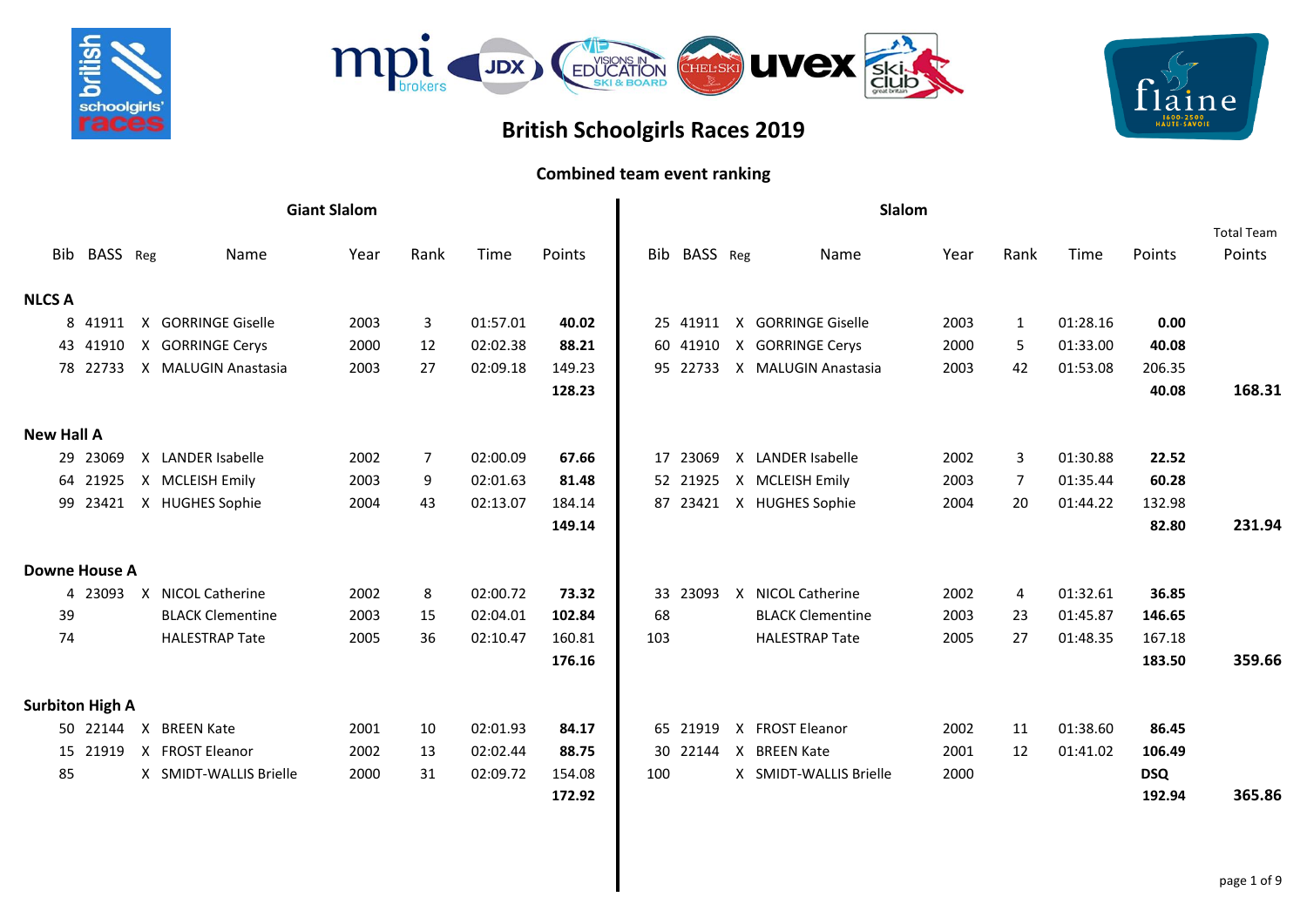| <b>Ipswich High A</b>   |          |                                    |      |     |          |            |                   |                               |      |                |          |            |        |
|-------------------------|----------|------------------------------------|------|-----|----------|------------|-------------------|-------------------------------|------|----------------|----------|------------|--------|
|                         | 63 22515 | X SHELLEY Annie                    | 2003 | 5   | 01:59.05 | 58.33      |                   | 7 20211 X BAILEY Kathryn      | 2000 | $\overline{2}$ | 01:29.76 | 13.25      |        |
| 28                      | 20211    | X BAILEY Kathryn                   | 2000 | 6   | 01:59.42 | 61.65      | 77 23800          | X SHELLEY Madeline            | 2002 | 93             | 02:10.25 | 348.52     |        |
|                         | 98 23800 | X SHELLEY Madeline                 | 2002 | 107 | 02:31.86 | 352.76     |                   | 42 22515 X SHELLEY Annie      | 2003 |                |          | <b>DNF</b> |        |
|                         |          |                                    |      |     |          | 119.98     |                   |                               |      |                |          | 361.77     | 481.75 |
|                         |          |                                    |      |     |          |            |                   |                               |      |                |          |            |        |
| Inst Int de Lancy A     |          |                                    |      |     |          |            |                   |                               |      |                |          |            |        |
|                         |          | 5 24677 X ELLISON India            | 2005 | 11  | 02:02.08 | 85.52      | 29<br>24677       | X ELLISON India               | 2005 | 14             | 01:41.33 | 109.05     |        |
| 40                      |          | X FORDE Jessica                    | 2006 | 22  | 02:07.86 | 137.39     | 64                | X FORDE Jessica               | 2006 | 26             | 01:48.16 | 165.61     |        |
| 75                      |          | <b>HOW Isabel</b>                  | 2006 | 93  | 02:26.69 | 306.37     | 99                | <b>HOW Isabel</b>             | 2006 |                |          | <b>DSQ</b> |        |
|                         |          |                                    |      |     |          | 222.91     |                   |                               |      |                |          | 274.66     | 497.57 |
|                         |          |                                    |      |     |          |            |                   |                               |      |                |          |            |        |
| <b>Guildford High A</b> |          |                                    |      |     |          |            |                   |                               |      |                |          |            |        |
| 3                       |          | X WEEKS Georgia                    | 2001 | 14  | 02:03.61 | 99.25      | 24                | X WEEKS Georgia               | 2001 | 8              | 01:36.35 | 67.82      |        |
|                         | 38 23788 | X LANGLEY Alicia                   | 2005 | 54  | 02:15.27 | 203.88     | 59<br>23788       | X LANGLEY Alicia              | 2005 | 22             | 01:45.45 | 143.17     |        |
| 73                      |          | X LUPTON Feya                      | 2001 | 65  | 02:19.60 | 242.74     | 94                | X LUPTON Feya                 | 2001 |                |          | <b>DNF</b> |        |
|                         |          |                                    |      |     |          | 303.13     |                   |                               |      |                |          | 210.99     | 514.12 |
|                         |          |                                    |      |     |          |            |                   |                               |      |                |          |            |        |
|                         |          | <b>Cheltenham Ladies College A</b> |      |     |          |            |                   |                               |      |                |          |            |        |
| 37                      |          | <b>LEUNG Binia</b>                 | 2003 | 26  | 02:08.34 | 141.70     | 53                | LEUNG Binia                   | 2003 | 10             | 01:37.66 | 78.66      |        |
| 72                      |          | <b>McKELVIE Rose</b>               | 2003 | 47  | 02:13.80 | 190.69     | 18<br>24577<br>88 | X HEWETT Alexandra            | 2004 | 18             | 01:43.23 | 124.79     |        |
|                         |          | 2 24577 X HEWETT Alexandra         | 2004 |     |          | <b>DNF</b> |                   | <b>McKELVIE Rose</b>          | 2003 |                |          | <b>DSQ</b> | 535.84 |
|                         |          |                                    |      |     |          | 332.39     |                   |                               |      |                |          | 203.45     |        |
| <b>Wycombe Abbey A</b>  |          |                                    |      |     |          |            |                   |                               |      |                |          |            |        |
| 21                      |          | <b>POINTS Madeline</b>             | 2002 | 19  | 02:05.33 | 114.69     | 2                 | <b>POINTS Madeline</b>        | 2002 | 15             | 01:41.38 | 109.47     |        |
| 56                      |          | McKIMM Lydia                       | 2003 | 33  | 02:09.83 | 155.07     | 72                | <b>ROGERS Mia</b>             | 2002 | 38             | 01:51.74 | 195.25     |        |
| 91                      |          | ROGERS Mia                         | 2002 |     |          | <b>DNF</b> | 37                | McKIMM Lydia                  | 2003 |                |          | <b>DNF</b> |        |
|                         |          |                                    |      |     |          | 269.76     |                   |                               |      |                |          | 304.72     | 574.48 |
|                         |          |                                    |      |     |          |            |                   |                               |      |                |          |            |        |
| <b>NLCS B</b>           |          |                                    |      |     |          |            |                   |                               |      |                |          |            |        |
|                         |          | 127 20440 X STEVENS Cordelia       | 2005 | 17  | 02:05.16 | 113.16     |                   | 114 20441 X STEVENS Lilyella  | 2002 | 17             | 01:42.37 | 117.66     |        |
|                         |          | 111 20441 X STEVENS Lilyella       | 2002 | 23  | 02:07.94 | 138.11     |                   | 146 23808 X UTERMANN Caroline | 2003 | 46             | 01:54.36 | 216.95     |        |
|                         |          | 143 23808 X UTERMANN Caroline      | 2003 | 53  | 02:15.24 | 203.62     |                   | 130 20440 X STEVENS Cordelia  | 2005 | 66             | 02:01.31 | 274.50     |        |
|                         |          |                                    |      |     |          | 251.27     |                   |                               |      |                |          | 334.61     | 585.88 |
|                         |          |                                    |      |     |          |            |                   |                               |      |                |          |            |        |
|                         |          |                                    |      |     |          |            |                   |                               |      |                |          |            |        |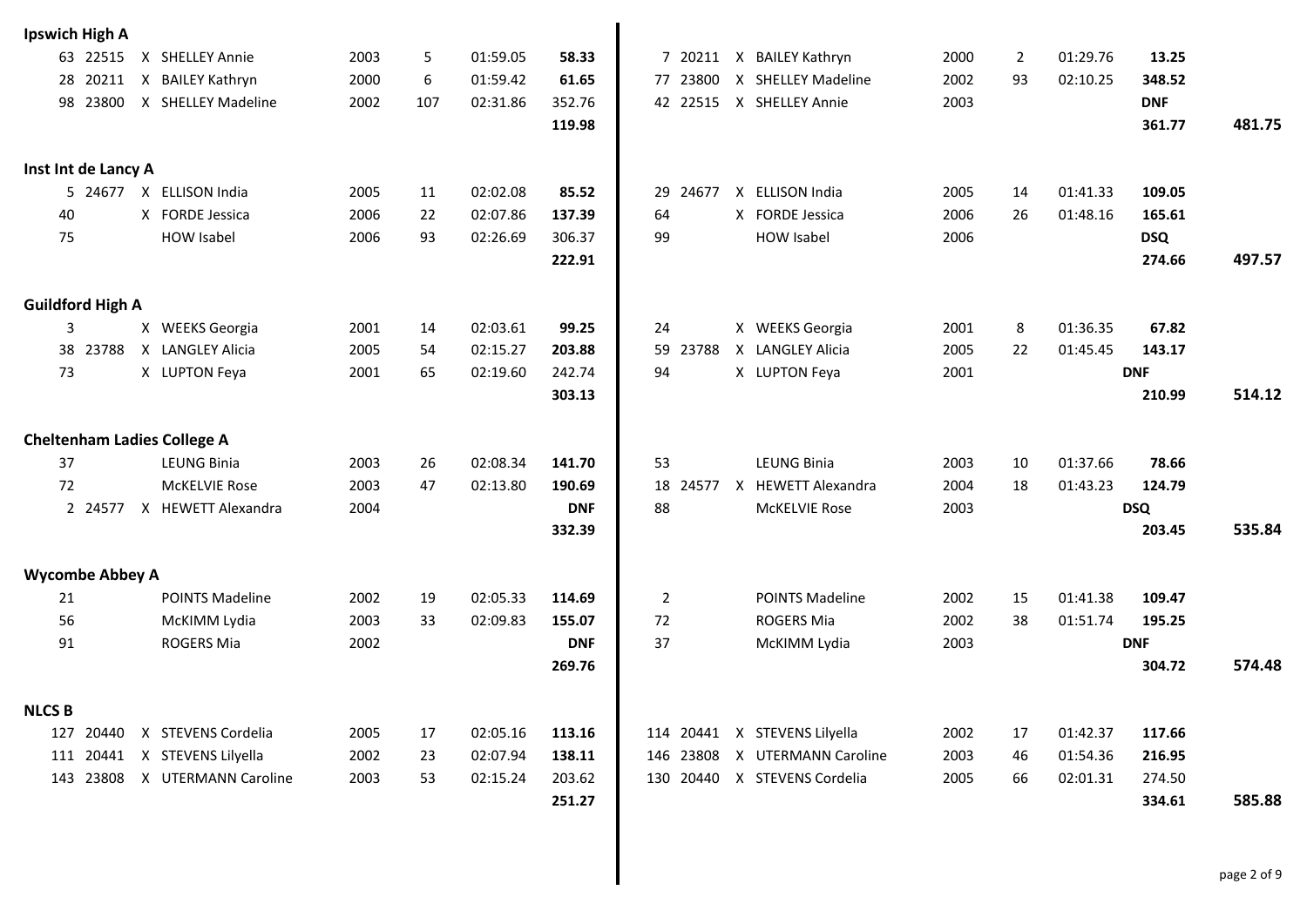| <b>Wycombe Abbey B</b>             |                           |      |     |          |        |              |                             |      |     |          |            |        |
|------------------------------------|---------------------------|------|-----|----------|--------|--------------|-----------------------------|------|-----|----------|------------|--------|
| 114 25679                          | X BECKWITH-AUBRY Cara     | 2005 | 18  | 02:05.26 | 114.06 | 107<br>25679 | X BECKWITH-AUBRY Cara       | 2005 | 19  | 01:44.00 | 131.16     |        |
| 130                                | <b>BAROUDEL Felicite</b>  | 2004 | 35  | 02:10.36 | 159.82 | 139          | <b>NEWTON Alice</b>         | 2004 | 30  | 01:50.15 | 182.09     |        |
| 146                                | <b>NEWTON Alice</b>       | 2004 | 51  | 02:14.96 | 201.10 | 123          | <b>BAROUDEL Felicite</b>    | 2004 | 35  | 01:51.29 | 191.53     |        |
|                                    |                           |      |     |          | 273.88 |              |                             |      |     |          | 313.25     | 587.13 |
| <b>Sherborne A</b>                 |                           |      |     |          |        |              |                             |      |     |          |            |        |
| 19                                 | <b>NOKES Sacha</b>        | 2000 | 20  | 02:05.44 | 115.67 | 46           | <b>NOKES Sacha</b>          | 2000 | 13  | 01:41.12 | 107.31     |        |
| 54                                 | <b>NOKES Millie</b>       | 2002 | 21  | 02:07.03 | 129.94 | 81           | <b>MINCHIN Sophie</b>       | 2003 | 65  | 02:01.00 | 271.93     |        |
| 89                                 | <b>MINCHIN Sophie</b>     | 2003 | 80  | 02:22.55 | 269.21 | 11           | <b>NOKES Millie</b>         | 2002 |     |          | <b>DNF</b> |        |
|                                    |                           |      |     |          | 245.61 |              |                             |      |     |          | 379.24     | 624.85 |
| <b>Kingsley A</b>                  |                           |      |     |          |        |              |                             |      |     |          |            |        |
| 25 23720                           | X DENNISON Hannah         | 2004 | 38  | 02:10.53 | 161.35 | 15 23720     | <b>DENNISON Hannah</b><br>Χ | 2004 | 9   | 01:36.49 | 68.98      |        |
| 60 23717                           | X LAWTON Emma             | 2004 | 63  | 02:19.15 | 238.70 | 50 23717     | X LAWTON Emma               | 2004 | 24  | 01:47.71 | 161.88     |        |
| 95 23719                           | X SAINSBURY Lucy          | 2004 | 68  | 02:20.60 | 251.71 |              | 85 23719 X SAINSBURY Lucy   | 2004 | 48  | 01:54.71 | 219.84     |        |
|                                    |                           |      |     |          | 400.05 |              |                             |      |     |          | 230.86     | 630.91 |
| <b>Priors Field A</b>              |                           |      |     |          |        |              |                             |      |     |          |            |        |
| 9 22120                            | X BUTLER Molly            | 2006 | 4   | 01:57.54 | 44.78  |              | 12 22120 X BUTLER Molly     | 2006 | 6   | 01:33.91 | 47.61      |        |
| 79                                 | <b>CALVEY Alexandra</b>   | 2000 | 75  | 02:21.66 | 261.23 | 82           | <b>CALVEY Alexandra</b>     | 2000 | 72  | 02:03.29 | 290.89     |        |
| 44                                 | X MAYHEAD Eve             | 2000 | 109 | 02:32.59 | 359.31 | 47           | X MAYHEAD Eve               | 2000 | 101 | 02:14.07 | 380.15     |        |
|                                    |                           |      |     |          | 306.01 |              |                             |      |     |          | 338.50     | 644.51 |
| <b>Reeds A</b>                     |                           |      |     |          |        |              |                             |      |     |          |            |        |
| 20 21376                           | X VESELY Miranda          | 2002 | 16  | 02:04.34 | 105.80 |              | 41 21096 X VERNON Rebecca   | 2002 | 16  | 01:42.27 | 116.84     |        |
| 55 21096                           | X VERNON Rebecca          | 2002 | 25  | 02:07.99 | 138.56 | 76           | <b>LIANG Isabelle</b>       | 2001 | 80  | 02:06.61 | 318.38     |        |
| 90                                 | <b>LIANG Isabelle</b>     | 2001 | 122 | 02:35.29 | 383.54 |              | 6 21376 X VESELY Miranda    | 2002 |     |          | <b>DSQ</b> |        |
|                                    |                           |      |     |          | 244.36 |              |                             |      |     |          | 435.22     | 679.58 |
| <b>Cheltenham Ladies College B</b> |                           |      |     |          |        |              |                             |      |     |          |            |        |
|                                    | 112 24566 X PALMER Nicole | 2004 | 29  | 02:09.59 | 152.91 |              | 109 24566 X PALMER Nicole   | 2004 | 21  | 01:45.38 | 142.59     |        |
| 128                                | FILATOVA Sonya            | 2004 | 45  | 02:13.42 | 187.28 | 125          | FILATOVA Sonya              | 2004 | 41  | 01:52.79 | 203.95     |        |
| 144                                | <b>BARINOVA Fevroniya</b> | 2005 | 57  | 02:16.20 | 212.23 | 141          | <b>BARINOVA Fevroniya</b>   | 2005 | 61  | 01:59.89 | 262.74     |        |
|                                    |                           |      |     |          | 340.19 |              |                             |      |     |          | 346.54     | 686.73 |
|                                    |                           |      |     |          |        |              |                             |      |     |          |            |        |
|                                    |                           |      |     |          |        |              |                             |      |     |          |            |        |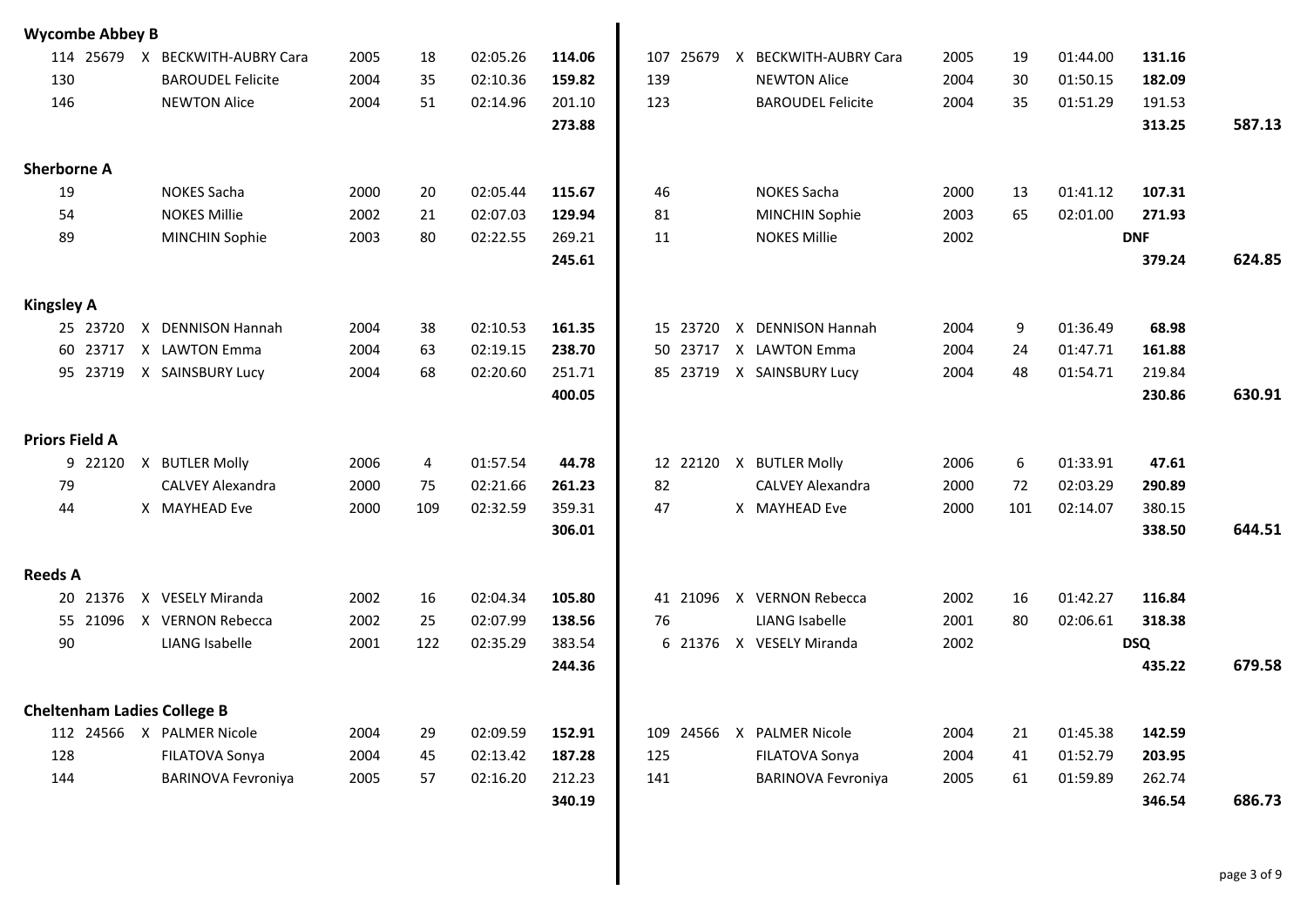| <b>Godolphin &amp; Latymer A</b> |          |                             |      |                |          |            |             |                            |      |     |          |            |        |
|----------------------------------|----------|-----------------------------|------|----------------|----------|------------|-------------|----------------------------|------|-----|----------|------------|--------|
| 35                               |          | DYVIK HENKE Sophia          | 2000 | 31             | 02:09.72 | 154.08     | 20          | DYVIK HENKE Sophia         | 2000 | 31  | 01:50.35 | 183.74     |        |
| 70                               |          | <b>COLEGRAVE Georgia</b>    | 2002 | 34             | 02:10.09 | 157.40     | 90          | <b>COLEGRAVE Georgia</b>   | 2002 | 39  | 01:52.48 | 201.38     |        |
| 105                              |          | X MINICIONE Asia            | 2006 | 81             | 02:22.66 | 270.20     | 55          | X MINICIONE Asia           | 2006 | 73  | 02:03.66 | 293.95     |        |
|                                  |          |                             |      |                |          | 311.48     |             |                            |      |     |          | 385.12     | 696.60 |
|                                  |          |                             |      |                |          |            |             |                            |      |     |          |            |        |
| <b>Surbiton High B</b>           |          |                             |      |                |          |            |             |                            |      |     |          |            |        |
|                                  |          | 120 20789 X HINTON Georgina | 2001 | 30             | 02:09.68 | 153.72     | 121 20789   | X HINTON Georgina          | 2001 | 25  | 01:47.88 | 163.29     |        |
| 136                              |          | <b>WATKINS Katya</b>        | 2001 | 66             | 02:20.16 | 247.77     | 153         | 23192 X BREEN Ellen        | 2003 | 34  | 01:51.22 | 190.95     |        |
|                                  |          | 152 23192 X BREEN Ellen     | 2003 | 78             | 02:22.21 | 266.16     | 137         | <b>WATKINS Katya</b>       | 2001 | 47  | 01:54.50 | 218.11     |        |
|                                  |          |                             |      |                |          | 401.49     |             |                            |      |     |          | 354.24     | 755.73 |
| <b>Hurst College A</b>           |          |                             |      |                |          |            |             |                            |      |     |          |            |        |
|                                  | 22 18919 | X BINGLE-WILLIAMS Lucy      | 2000 | $\overline{2}$ | 01:56.77 | 37.87      | 51          | KINGDOM-JONES Jemima       | 2002 | 52  | 01:56.39 | 233.76     |        |
| 57                               |          | KINGDOM-JONES Jemima        | 2002 | 50             | 02:14.84 | 200.03     | 86          | <b>KEENLEYSIDE Harriet</b> | 2001 | 70  | 02:02.58 | 285.01     |        |
| 92                               |          | <b>KEENLEYSIDE Harriet</b>  | 2001 | 95             | 02:27.13 | 310.31     | 16 18919    | X BINGLE-WILLIAMS Lucy     | 2000 |     |          | <b>DNF</b> |        |
|                                  |          |                             |      |                |          | 237.90     |             |                            |      |     |          | 518.77     | 756.67 |
|                                  |          |                             |      |                |          |            |             |                            |      |     |          |            |        |
| <b>South Hampstead High A</b>    |          |                             |      |                |          |            |             |                            |      |     |          |            |        |
| 42                               |          | <b>SASSOWER Hannah</b>      | 2006 | 46             | 02:13.45 | 187.55     | 43          | SASSOWER Hannah            | 2006 | 32  | 01:50.92 | 188.46     |        |
|                                  | 7 22110  | X FAIRFULL Madeleine        | 2006 | 69             | 02:20.82 | 253.69     | 8<br>22110  | X FAIRFULL Madeleine       | 2006 | 43  | 01:53.57 | 210.40     |        |
|                                  |          | 77 21741 X BEINHOCKER Anna  | 2004 | 72             | 02:21.11 | 256.29     | 78 21741    | X BEINHOCKER Anna          | 2004 | 119 | 02:34.69 | 550.89     |        |
|                                  |          |                             |      |                |          | 441.24     |             |                            |      |     |          | 398.86     | 840.10 |
|                                  |          |                             |      |                |          |            |             |                            |      |     |          |            |        |
| <b>Cranleigh A</b>               |          |                             |      |                |          |            |             |                            |      |     |          |            |        |
|                                  | 23 23675 | X JOVANOVICH Rose           | 2005 | 56             | 02:16.15 | 211.78     | 23675<br>31 | X JOVANOVICH Rose          | 2005 | 36  | 01:51.38 | 192.27     |        |
| 93                               |          | <b>ROWLANDS Jessica</b>     | 2004 | 60             | 02:18.55 | 233.32     | 66          | <b>SMITH Phoebe</b>        | 2004 | 55  | 01:57.21 | 240.55     |        |
| 58                               |          | <b>SMITH Phoebe</b>         | 2004 |                |          | <b>DNF</b> | 101         | <b>ROWLANDS Jessica</b>    | 2004 | 74  | 02:04.07 | 297.35     |        |
|                                  |          |                             |      |                |          | 445.10     |             |                            |      |     |          | 432.82     | 877.92 |
| <b>Wellington A</b>              |          |                             |      |                |          |            |             |                            |      |     |          |            |        |
|                                  |          | 41 21377 X VESELY Ophelia   | 2004 | 24             | 02:07.96 | 138.29     | 35          | X BRYER Lucy               | 2004 | 58  | 01:58.94 | 254.87     |        |
| 6                                |          | X BRYER Lucy                | 2004 | 58             | 02:16.99 | 219.32     | 105         | <b>GATHY Margaux</b>       | 2001 | 62  | 02:00.43 | 267.21     |        |
| 76                               |          | <b>GATHY Margaux</b>        | 2001 | 70             | 02:20.96 | 254.95     |             | 70 21377 X VESELY Ophelia  | 2004 |     |          | <b>DNF</b> |        |
|                                  |          |                             |      |                |          | 357.61     |             |                            |      |     |          | 522.08     | 879.69 |
|                                  |          |                             |      |                |          |            |             |                            |      |     |          |            |        |
|                                  |          |                             |      |                |          |            |             |                            |      |     |          |            |        |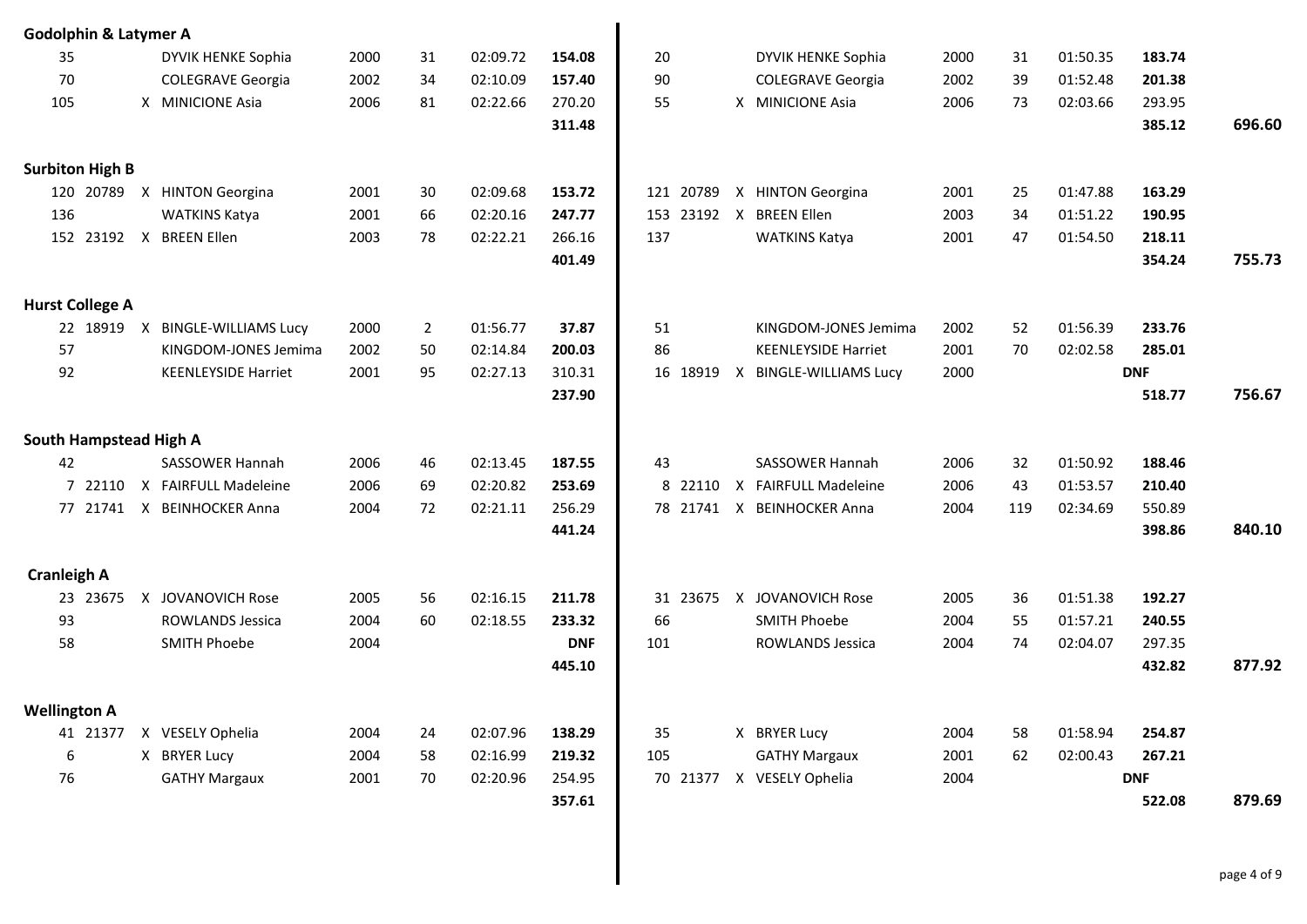| Latymer Upper A          |                              |      |     |          |            |              |                           |      |     |          |            |         |
|--------------------------|------------------------------|------|-----|----------|------------|--------------|---------------------------|------|-----|----------|------------|---------|
| 30                       | <b>HANFORD Juliette</b>      | 2004 | 49  | 02:14.51 | 197.06     | $\mathbf{1}$ | <b>HANFORD Juliette</b>   | 2004 | 37  | 01:51.54 | 193.60     |         |
| 100                      | <b>LUCENET Ruby</b>          | 2004 | 73  | 02:21.18 | 256.92     | 71           | <b>LUCENET Ruby</b>       | 2004 | 59  | 01:59.31 | 257.93     |         |
| 65                       | <b>KERLEY Pascale</b>        | 2005 | 110 | 02:32.84 | 361.55     | 36           | <b>KERLEY Pascale</b>     | 2005 | 102 | 02:14.89 | 386.94     |         |
|                          |                              |      |     |          | 453.98     |              |                           |      |     |          | 451.53     | 905.51  |
| <b>Burgess Hill A</b>    |                              |      |     |          |            |              |                           |      |     |          |            |         |
| 13                       | <b>HOGBIN Annabel</b>        | 2002 | 28  | 02:09.23 | 149.68     | 27           | <b>HOGBIN Annabel</b>     | 2002 | 44  | 01:53.70 | 211.48     |         |
| 48                       | <b>HOGBIN Charlotte</b>      | 2005 | 67  | 02:20.54 | 251.18     | 97           | <b>EATON Sophie</b>       | 2002 | 90  | 02:09.21 | 339.91     |         |
| 83                       | <b>EATON Sophie</b>          | 2002 | 128 | 02:39.27 | 419.26     | 62           | <b>HOGBIN Charlotte</b>   | 2005 |     |          | <b>DSQ</b> |         |
|                          |                              |      |     |          | 400.86     |              |                           |      |     |          | 551.39     | 952.25  |
| <b>St Mary's Ascot A</b> |                              |      |     |          |            |              |                           |      |     |          |            |         |
| 84                       | <b>MOURADIAN Tiana</b>       | 2003 | 64  | 02:19.29 | 239.96     | 83           | <b>MOURADIAN Tiana</b>    | 2003 | 49  | 01:54.74 | 220.09     |         |
| 14                       | <b>HENDERSON Cordelia</b>    | 2001 | 83  | 02:22.78 | 271.28     | 13           | <b>HENDERSON Cordelia</b> | 2001 | 57  | 01:58.42 | 250.56     |         |
| 49                       | <b>SILLARS Flora</b>         | 2002 |     |          | <b>DNF</b> | 48           | SILLARS Flora             | 2002 |     |          | <b>DSQ</b> |         |
|                          |                              |      |     |          | 511.24     |              |                           |      |     |          | 470.65     | 981.89  |
| <b>St Swithuns A</b>     |                              |      |     |          |            |              |                           |      |     |          |            |         |
| 34                       | X GRANT Isabelle             | 2003 | 55  | 02:15.54 | 206.31     | 23           | X GRANT Isabelle          | 2003 | 40  | 01:52.61 | 202.46     |         |
| 69                       | WITHEROW Alexandra           | 2004 | 77  | 02:21.92 | 263.56     | 93           | <b>CLOUGH Hannah</b>      | 2004 | 77  | 02:05.56 | 309.69     |         |
| 104                      | CLOUGH Hannah                | 2004 | 99  | 02:29.94 | 335.53     | 58           | WITHEROW Alexandra        | 2004 |     |          | <b>DSQ</b> |         |
|                          |                              |      |     |          | 469.87     |              |                           |      |     |          | 512.15     | 982.02  |
| <b>Tudor Hall A</b>      |                              |      |     |          |            |              |                           |      |     |          |            |         |
|                          | X AGUSTDOTTIR Maria          | 2003 | 48  | 02:13.92 | 191.77     | 28           | X AGUSTDOTTIR Maria       | 2003 | 33  | 01:51.10 | 189.95     |         |
|                          | <b>CARTER Saskia</b>         | 2002 | 82  | 02:22.77 | 271.19     | 63           | <b>CARTER Saskia</b>      | 2002 | 94  | 02:10.61 | 351.50     |         |
|                          | <b>MORRISON Harriet</b>      | 2004 | 123 | 02:35.69 | 387.13     | 98           | <b>MORRISON Harriet</b>   | 2004 | 109 | 02:24.88 | 469.66     |         |
|                          |                              |      |     |          | 462.96     |              |                           |      |     |          | 541.45     | 1004.41 |
| <b>St Mary's Ascot B</b> |                              |      |     |          |            |              |                           |      |     |          |            |         |
| 134                      | FIORE Estella                | 2005 | 41  | 02:12.33 | 177.50     | 135          | <b>FIORE Estella</b>      | 2005 | 56  | 01:57.29 | 241.21     |         |
| 150                      | <b>FIORE Ilaria</b>          | 2003 | 71  | 02:21.05 | 255.75     | 119          | SCHULTE-BOCKUM Charloti   | 2001 | 92  | 02:10.04 | 346.78     |         |
| 118                      | SCHULTE-BOCKUM Charlot1 2001 |      | 86  | 02:23.49 | 277.65     | 151          | <b>FIORE Ilaria</b>       | 2003 |     |          | <b>DNF</b> |         |
|                          |                              |      |     |          | 433.25     |              |                           |      |     |          | 587.99     | 1021.24 |
|                          |                              |      |     |          |            |              |                           |      |     |          |            |         |
|                          |                              |      |     |          |            |              |                           |      |     |          |            |         |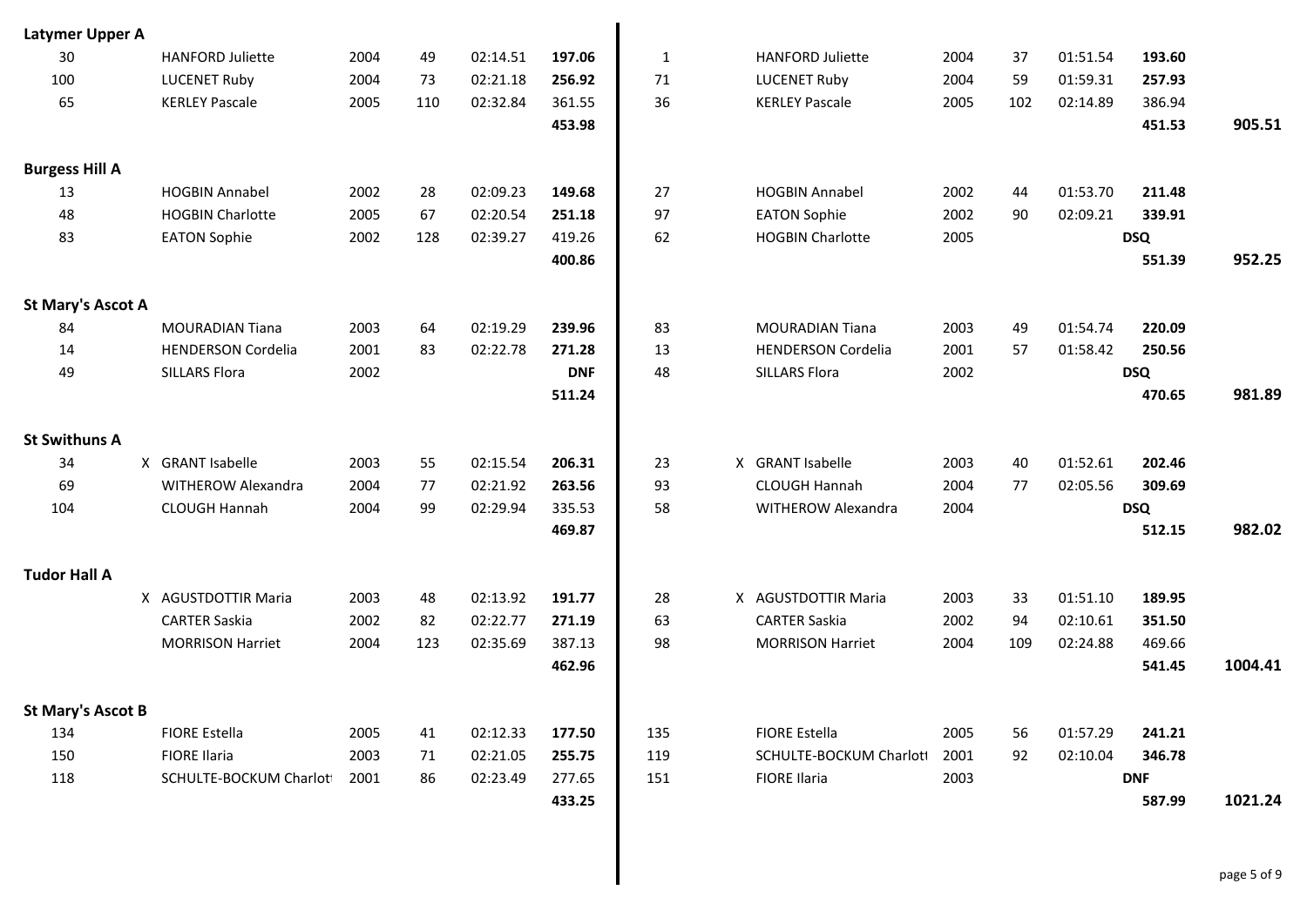| <b>Godolphin &amp; Latymer B</b> |           |                           |      |     |          |            |           |                          |      |     |          |            |         |
|----------------------------------|-----------|---------------------------|------|-----|----------|------------|-----------|--------------------------|------|-----|----------|------------|---------|
| 139                              |           | RICHARDS CHAPATTE Marir   | 2005 | 61  | 02:18.76 | 235.20     | 140       | RICHARDS CHAPATTE Marir  | 2005 | 54  | 01:56.69 | 236.24     |         |
| 123                              |           | <b>WILMOT Ella</b>        | 2002 | 90  | 02:25.53 | 295.96     | 108       | <b>CORRIGAN Caroline</b> | 2002 | 60  | 01:59.61 | 260.42     |         |
| 107                              |           | <b>CORRIGAN Caroline</b>  | 2002 | 102 | 02:30.39 | 339.57     | 124       | <b>WILMOT Ella</b>       | 2002 | 83  | 02:07.81 | 328.32     |         |
|                                  |           |                           |      |     |          | 531.16     |           |                          |      |     |          | 496.66     | 1027.82 |
|                                  |           |                           |      |     |          |            |           |                          |      |     |          |            |         |
| <b>St Mary's Calne A</b>         |           |                           |      |     |          |            |           |                          |      |     |          |            |         |
| 101                              |           | <b>OLSOFF Celeste</b>     | 2004 | 76  | 02:21.80 | 262.48     | 21        | <b>OLSOFF Celeste</b>    | 2004 | 53  | 01:56.55 | 235.08     |         |
| 66                               |           | <b>OLSOFF Amelie</b>      | 2004 | 85  | 02:23.08 | 273.97     | 91        | <b>FENTON Ella</b>       | 2001 | 63  | 02:00.52 | 267.95     |         |
| 31                               |           | <b>FENTON Ella</b>        | 2001 |     |          | <b>DNF</b> | 56        | <b>OLSOFF Amelie</b>     | 2004 |     |          | <b>DSQ</b> |         |
|                                  |           |                           |      |     |          | 536.45     |           |                          |      |     |          | 503.03     | 1039.48 |
|                                  |           |                           |      |     |          |            |           |                          |      |     |          |            |         |
| <b>Stowe A</b>                   |           |                           |      |     |          |            |           |                          |      |     |          |            |         |
| 26                               |           | <b>PERRIS Harriet</b>     | 2004 | 42  | 02:12.77 | 181.45     | 38        | X BUTLER Alice           | 2004 | 50  | 01:55.15 | 223.49     |         |
| 61                               |           | X BUTLER Alice            | 2004 | 44  | 02:13.21 | 185.40     | 73        | <b>BETTANY Sienna</b>    | 2005 | 114 | 02:28.67 | 501.05     |         |
| 96                               |           | <b>BETTANY Sienna</b>     | 2005 | 134 | 02:55.13 | 561.58     | 3         | <b>PERRIS Harriet</b>    | 2004 |     |          | <b>DSQ</b> |         |
|                                  |           |                           |      |     |          | 366.85     |           |                          |      |     |          | 724.54     | 1091.39 |
|                                  |           |                           |      |     |          |            |           |                          |      |     |          |            |         |
| <b>Guildford High B</b>          |           |                           |      |     |          |            |           |                          |      |     |          |            |         |
| 113                              |           | <b>HOSKING Olivia</b>     | 2003 | 74  | 02:21.45 | 259.34     | 111       | <b>HOSKING Olivia</b>    | 2003 | 69  | 02:02.09 | 280.95     |         |
| 129                              |           | <b>WRIGHT Beatrix</b>     | 2002 | 91  | 02:25.56 | 296.22     | 127       | <b>WRIGHT Beatrix</b>    | 2002 | 95  | 02:11.17 | 356.14     |         |
|                                  | 145 22330 | X HART Katherine          | 2005 |     |          | <b>DNS</b> | 143 22330 | X HART Katherine         | 2005 |     |          | <b>DNS</b> |         |
|                                  |           |                           |      |     |          | 555.56     |           |                          |      |     |          | 637.09     | 1192.65 |
|                                  |           |                           |      |     |          |            |           |                          |      |     |          |            |         |
| <b>Wimbledon High A</b>          |           |                           |      |     |          |            |           |                          |      |     |          |            |         |
| 97                               |           | <b>NEGRI Allegra</b>      | 2005 | 96  | 02:27.73 | 315.70     | 5         | WUCZYNSKA Maria          | 2005 | 45  | 01:54.07 | 214.55     |         |
| 27                               |           | WUCZYNSKA Maria           | 2005 | 101 | 02:30.21 | 337.95     | 40        | <b>BOEHM Theresa</b>     | 2005 | 97  | 02:11.44 | 358.38     |         |
| 62                               |           | <b>BOEHM Theresa</b>      | 2005 | 121 | 02:35.25 | 383.18     | 75        | <b>NEGRI Allegra</b>     | 2005 |     |          | <b>DSQ</b> |         |
|                                  |           |                           |      |     |          | 653.65     |           |                          |      |     |          | 572.93     | 1226.58 |
|                                  |           |                           |      |     |          |            |           |                          |      |     |          |            |         |
| <b>Downe House B</b>             |           |                           |      |     |          |            |           |                          |      |     |          |            |         |
| 110                              |           | <b>GLOVER Emily</b>       | 2003 | 39  | 02:11.83 | 173.01     | 138       | TYDEMAN Alessandra       | 2002 | 51  | 01:56.12 | 231.52     |         |
| 142                              |           | <b>TYDEMAN Alessandra</b> | 2002 | 52  | 02:15.01 | 201.55     | 106       | <b>GLOVER Emily</b>      | 2003 | 123 | 02:44.25 | 630.06     |         |
| 126                              |           | MCDOUGALL Matilda         | 2003 | 62  | 02:19.05 | 237.81     | 122       | MCDOUGALL Matilda        | 2003 |     |          | <b>DNS</b> |         |
|                                  |           |                           |      |     |          | 374.56     |           |                          |      |     |          | 861.58     | 1236.14 |
|                                  |           |                           |      |     |          |            |           |                          |      |     |          |            |         |
|                                  |           |                           |      |     |          |            |           |                          |      |     |          |            |         |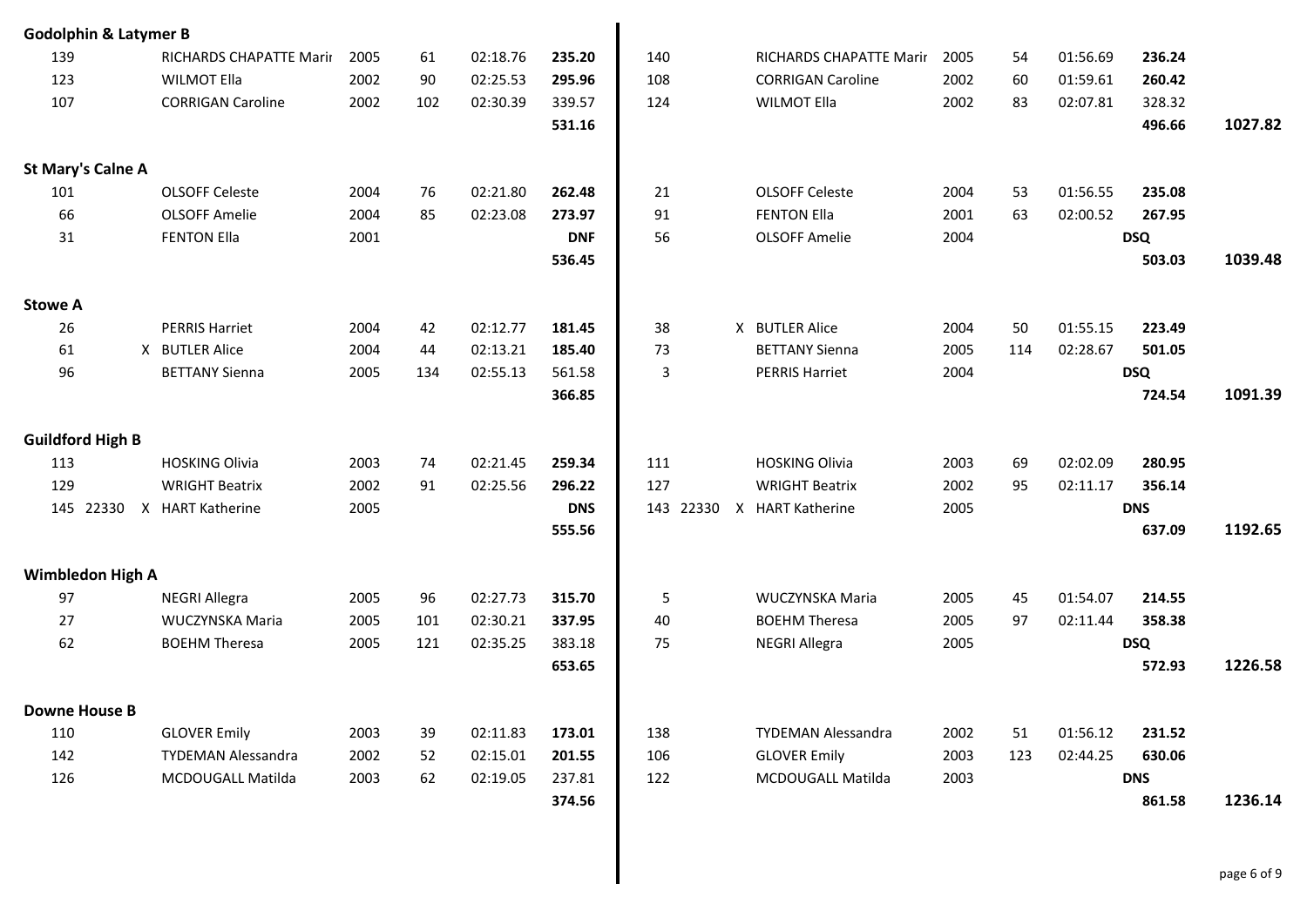| <b>Benenden B</b>   |                          |                          |      |     |                      |        |            |                              |      |     |          |                  |         |
|---------------------|--------------------------|--------------------------|------|-----|----------------------|--------|------------|------------------------------|------|-----|----------|------------------|---------|
| 106                 |                          | DE UNGER Anais           | 2005 | 94  | 02:27.01             | 309.24 | 148        | <b>BAKER Lauren</b>          | 2004 | 64  | 02:00.86 | 270.77           |         |
| 138                 |                          | <b>BAKER Lauren</b>      | 2004 | 97  | 02:29.75             | 333.82 | 132        | <b>HOLLAWAY Milly</b>        | 2004 | 85  | 02:07.94 | 329.39           |         |
| 122                 |                          | <b>HOLLAWAY Milly</b>    | 2004 | 100 | 02:30.17             | 337.59 | 116        | DE UNGER Anais               | 2005 | 87  | 02:08.63 | 335.11           |         |
|                     |                          |                          |      |     |                      | 643.06 |            |                              |      |     |          | 600.16           | 1243.22 |
|                     |                          |                          |      |     |                      |        |            |                              |      |     |          |                  |         |
|                     | City of London Girls A   |                          |      |     |                      |        |            |                              |      |     |          |                  |         |
| 24                  |                          | <b>GORDON Rosa</b>       | 2002 | 59  | 02:17.75             | 226.14 | 14         | <b>COLTHORPE Emma</b>        | 2001 | 79  | 02:05.82 | 311.84           |         |
| 94                  |                          | <b>COLTHORPE Emma</b>    | 2001 | 125 | 02:37.28             | 401.40 | 84         | <b>WESSEL Beartrice</b>      | 2001 | 91  | 02:09.49 | 342.23           |         |
| 59                  |                          | <b>WESSEL Beartrice</b>  | 2001 | 129 | 02:42.55             | 448.69 | 49         | <b>GORDON Rosa</b>           | 2002 | 104 | 02:15.80 | 394.48           |         |
|                     |                          |                          |      |     |                      | 627.54 |            |                              |      |     |          | 654.07           | 1281.61 |
|                     | <b>Woldingham A</b>      |                          |      |     |                      |        |            |                              |      |     |          |                  |         |
| 81                  |                          | <b>BERKNOV Clara</b>     | 2005 | 87  | 02:23.88             | 281.15 | 80         | <b>BERKNOV Clara</b>         | 2005 | 75  | 02:04.66 | 302.23           |         |
| 11                  |                          | <b>SPARSHOTT Sparkle</b> | 2002 | 108 | 02:32.27             | 356.44 | 45         | <b>MARTIN Lily</b>           | 2004 | 100 | 02:12.01 | 363.10           |         |
| 46                  |                          | <b>MARTIN Lily</b>       | 2004 | 111 | 02:32.93             | 362.36 | 10         | SPARSHOTT Sparkle            | 2002 | 105 | 02:15.90 | 395.31           |         |
|                     |                          |                          |      |     |                      |        |            |                              |      |     |          |                  |         |
|                     |                          |                          |      |     |                      | 637.59 |            |                              |      |     |          | 665.33           | 1302.92 |
| <b>Wellington B</b> |                          |                          |      |     |                      |        |            |                              |      |     |          |                  |         |
|                     | 149 22568                | X DE POURTALES Margaux   | 2004 | 40  | 02:12.22             | 176.51 | 142        | 22568 X DE POURTALES Margaux | 2004 | 29  | 01:49.67 | 178.11           |         |
| 133                 |                          | D'ARENBERG Larissa       | 2002 | 118 | 02:34.16             | 373.40 | 126        | D'ARENBERG Larissa           | 2002 | 121 | 02:37.87 | 577.23           |         |
| 117                 |                          | <b>CELESIA Allegra</b>   | 2004 | 124 | 02:36.47             | 394.13 | 110        | <b>CELESIA Allegra</b>       | 2004 |     |          | <b>DNS</b>       |         |
|                     |                          |                          |      |     |                      | 549.91 |            |                              |      |     |          | 755.34           | 1305.25 |
|                     |                          |                          |      |     |                      |        |            |                              |      |     |          |                  |         |
|                     | <b>St Mary's Calne B</b> |                          |      |     |                      |        |            |                              |      |     |          |                  |         |
| 131<br>147          |                          | <b>PRESTON Amber</b>     | 2003 | 105 | 02:31.13             | 346.21 | 118<br>150 | <b>PRESTON Amber</b>         | 2003 | 68  | 02:01.83 | 278.80           |         |
|                     |                          | PATERSON Pollyanna       | 2004 | 115 | 02:34.03<br>02:38.09 | 372.23 |            | PATERSON Pollyanna           | 2004 | 89  | 02:09.20 | 339.83           |         |
| 115                 |                          | <b>ERGATOUDIS Lily</b>   | 2002 | 127 |                      | 408.67 | 134        | <b>ERGATOUDIS Lily</b>       | 2002 | 118 | 02:33.48 | 540.88<br>618.63 | 1337.07 |
|                     |                          |                          |      |     |                      | 718.44 |            |                              |      |     |          |                  |         |
| <b>Stamford A</b>   |                          |                          |      |     |                      |        |            |                              |      |     |          |                  |         |
| 86                  |                          | RICHARDSON Georgia       | 2002 | 98  | 02:29.77             | 334.00 | 22         | RICHARDSON Georgia           | 2002 | 81  | 02:06.95 | 321.20           |         |
| 16                  |                          | <b>ANDERSON Katie</b>    | 2002 | 115 | 02:34.03             | 372.23 | 57         | <b>ANDERSON Jessica</b>      | 2004 | 82  | 02:07.30 | 324.09           |         |
| 51                  |                          | <b>ANDERSON Jessica</b>  | 2004 | 117 | 02:34.14             | 373.22 | 92         | <b>ANDERSON Katie</b>        | 2002 | 99  | 02:11.95 | 362.60           |         |
|                     |                          |                          |      |     |                      | 706.23 |            |                              |      |     |          | 645.29           | 1351.52 |
|                     |                          |                          |      |     |                      |        |            |                              |      |     |          |                  |         |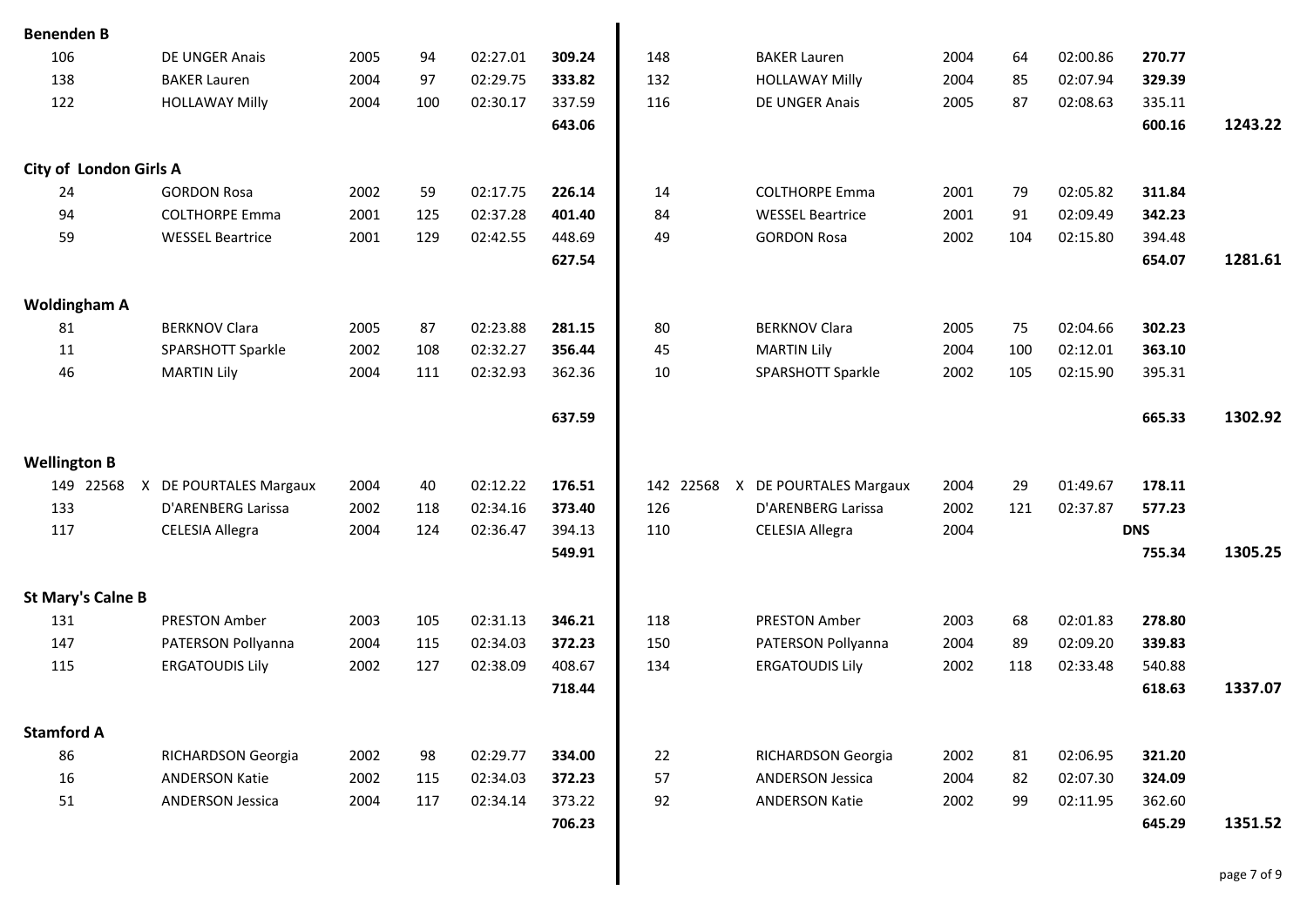| <b>Burgess Hill B</b>         |                         |      |     |          |            |     |                         |      |     |          |            |         |
|-------------------------------|-------------------------|------|-----|----------|------------|-----|-------------------------|------|-----|----------|------------|---------|
| 119                           | <b>SANDMAN Mae</b>      | 2006 | 103 | 02:30.40 | 339.66     | 117 | <b>LIND Hannah</b>      | 2005 | 86  | 02:08.09 | 330.64     |         |
| 151                           | <b>TIBBLE Tara</b>      | 2005 | 126 | 02:37.99 | 407.77     | 149 | <b>SANDMAN Mae</b>      | 2006 | 88  | 02:08.81 | 336.60     |         |
| 135                           | <b>LIND Hannah</b>      | 2005 | 130 | 02:44.61 | 467.18     | 133 | <b>TIBBLE Tara</b>      | 2005 | 103 | 02:15.54 | 392.33     |         |
|                               |                         |      |     |          | 747.43     |     |                         |      |     |          | 667.24     | 1414.67 |
| <b>Mayfield A</b>             |                         |      |     |          |            |     |                         |      |     |          |            |         |
| 1                             | <b>KOHLHASE Sarah</b>   | 2002 | 89  | 02:24.53 | 286.98     | 26  | <b>KOHLHASE Sarah</b>   | 2002 | 84  | 02:07.91 | 329.15     |         |
| 36                            | <b>TURNER Georgina</b>  | 2004 | 119 | 02:34.67 | 377.98     | 61  | <b>TURNER Georgina</b>  | 2004 | 115 | 02:28.92 | 503.12     |         |
| 71                            | <b>HAMAN Isabella</b>   | 2006 | 132 | 02:53.15 | 543.81     | 96  | <b>HAMAN Isabella</b>   | 2006 | 116 | 02:29.79 | 510.32     |         |
|                               |                         |      |     |          | 664.96     |     |                         |      |     |          | 832.27     | 1497.23 |
| <b>City of London Girls B</b> |                         |      |     |          |            |     |                         |      |     |          |            |         |
| 109                           | <b>WATSON Sonia</b>     | 2003 | 120 | 02:34.79 | 379.05     | 144 | <b>WATSON Sonia</b>     | 2003 | 96  | 02:11.35 | 357.63     |         |
| 125                           | <b>WAINE Louisa</b>     | 2002 | 131 | 02:51.23 | 526.58     | 112 | <b>WAINE Louisa</b>     | 2002 | 106 | 02:17.43 | 407.98     |         |
| 141                           | <b>GIRADET Marie</b>    | 2006 | 133 | 02:53.23 | 544.53     | 128 | <b>GIRADET Marie</b>    | 2006 | 108 | 02:22.32 | 448.47     |         |
|                               |                         |      |     |          | 905.63     |     |                         |      |     |          | 765.61     | 1671.24 |
| <b>Mayfield B</b>             |                         |      |     |          |            |     |                         |      |     |          |            |         |
| 116                           | <b>BILTON Megan</b>     | 2006 | 135 | 03:05.89 | 658.14     | 113 | <b>BILTON Megan</b>     | 2006 | 111 | 02:27.21 | 488.96     |         |
| 148                           | ZHOU Christina          | 2004 | 136 | 03:06.70 | 665.41     | 145 | ZHOU Christina          | 2004 | 117 | 02:33.09 | 537.65     |         |
| 132                           | <b>BROPHY Chloe</b>     | 2006 |     |          | <b>DSQ</b> | 129 | <b>BROPHY Chloe</b>     | 2006 | 122 | 02:40.69 | 600.58     |         |
|                               |                         |      |     |          | 1323.55    |     |                         |      |     |          | 1026.61    | 2350.16 |
| <b>Not Classified</b>         |                         |      |     |          |            |     |                         |      |     |          |            |         |
| <b>Francis Holland A</b>      |                         |      |     |          |            |     |                         |      |     |          |            |         |
| 17                            | <b>BENNETT Amy</b>      | 2003 | 79  | 02:22.49 | 268.68     | 79  | LOUIS Josephine         | 2004 | 77  | 02:05.56 | 309.69     |         |
| 87                            | LOUIS Josephine         | 2004 | 92  | 02:25.82 | 298.56     | 9   | <b>BENNETT Amy</b>      | 2003 |     |          | <b>DSQ</b> |         |
| 52                            |                         |      | 113 | 02:33.95 | 371.51     | 44  | PILOT Alexandra         | 2005 |     |          | <b>DSQ</b> |         |
| <b>Benenden A</b>             |                         |      |     |          |            |     |                         |      |     |          |            |         |
| 18                            | <b>KING Eloise</b>      | 2005 | 84  | 02:22.97 | 272.98     | 102 | McLEAN Isobel           | 2006 | 71  | 02:02.73 | 286.25     |         |
| 53                            | McLEAN Isobel           | 2006 | 88  | 02:23.93 | 281.60     | 32  | <b>KING Eloise</b>      | 2005 |     |          | <b>DSQ</b> |         |
| 88                            | <b>McLEAN Katherine</b> | 2004 | 104 | 02:30.60 | 341.45     | 67  | <b>McLEAN Katherine</b> | 2004 |     |          | <b>DSQ</b> |         |
|                               |                         |      |     |          |            |     |                         |      |     |          |            |         |